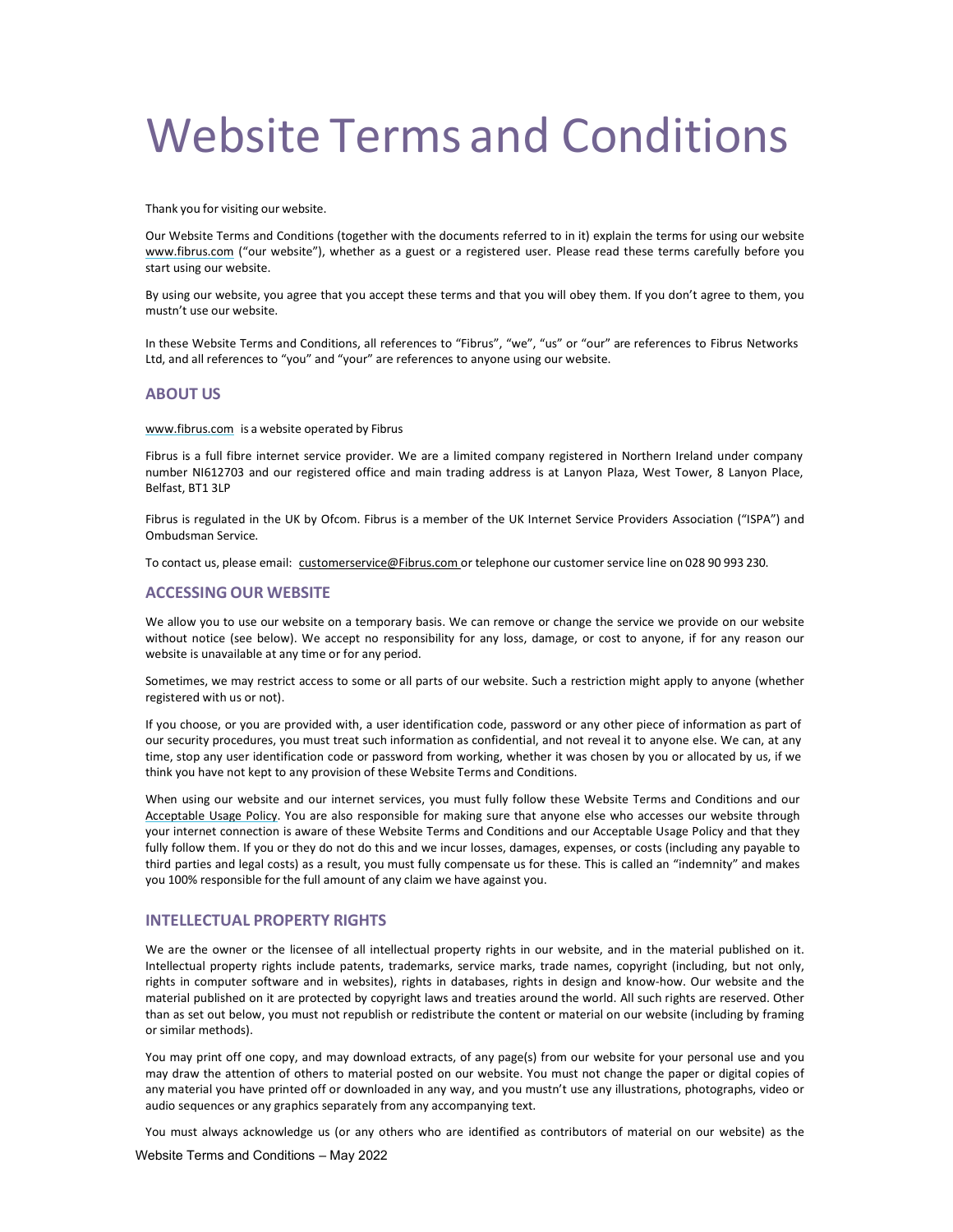authors of the material on our website. You must not use any part of the material on our website for business purposes without first getting a licence to do so from us or those who have granted us a licence.

If you print off, copy, or download any part of our website in a way that does not follow these Website Terms and Conditions, your right to use our website will end immediately. If we then tell you to return or destroy any copies you have made of the material, you must do this immediately.

If you believe that your intellectual property rights have been infringed either on the internet or through any of the internet services provided by us, you may contact us and request that the infringing material is removed or access to it blocked. We will fully investigate any complaints and, if we think (acting reasonably) there is an infringement, we will take action to sort things out. If you think your intellectual property rights are being infringed, please contact:

#### customerservice@Fibrus.com

or

FAO: General Counsel

Fibrus Networks Ltd Lanyon Plaza, West Tower, 8 Lanyon Place Belfast BT1 3LP

#### RELIANCE ON INFORMATION POSTED

You must not rely on commentary and other material posted on our website. They are not meant to be treated as advice. You must obtain professional or specialist advice before taking, or refraining from, any action on the basis of the content on our site. Although we make reasonable efforts to update the information on our site, we make no representations, warranties or guarantees, whether express or implied, that the content on our site is accurate, complete, or up to date. We do not accept any responsibility at all for losses, damages, or costs to anyone who relies on such material or commentary.

# OUR WEBSITE CHANGES REGULARLY

We aim to update our website regularly and may change the content at any time. If we need to, we may suspend access to our website, or close it. Although we have tried to make sure the content is accurate, any content on our website may be incomplete, contain mistakes or be out of date at any given time. We do not have to update this content. You should check any information you get from our website before acting on it.

#### OUR LIABILITY

We do not guarantee or promise that the content or material on our website or things mentioned on it are accurate or available.

We do not exclude or limit in any way our liability to you where it would be unlawful to do so. This includes liability for death or personal injury caused by our negligence or the negligence of our employees, agents, or subcontractors and for fraud or fraudulent misrepresentation.

Different limitations and exclusions of liability will apply to liability arising as a result of the supply of any products and/or services to you, which will be set out in our terms and conditions of supply Terms & Conditions.

If you are a business user neither we nor any company in our group (or any person connected with us or any group company) accepts responsibility (except to the extent a law requires otherwise) for any:

- conditions, warranties, and other terms which might be implied by law. (Sometimes the law suggests that certain conditions, warranties, or terms are treated as part of an agreement, even if they are not specifically put into that agreement – these are "terms implied by law". We do not include any terms implied by law in our terms and this means you cannot make claims based on them.
- loss which is not a reasonably predictable result of our negligence or of our not following these Website Terms and Conditions.
- liability for any direct, indirect or consequential loss or damage incurred by any user of our services or in connection with the use, inability to use, or results of the use of (i) our services, (ii) any equipment we supplied

Website Terms and Conditions – May 2022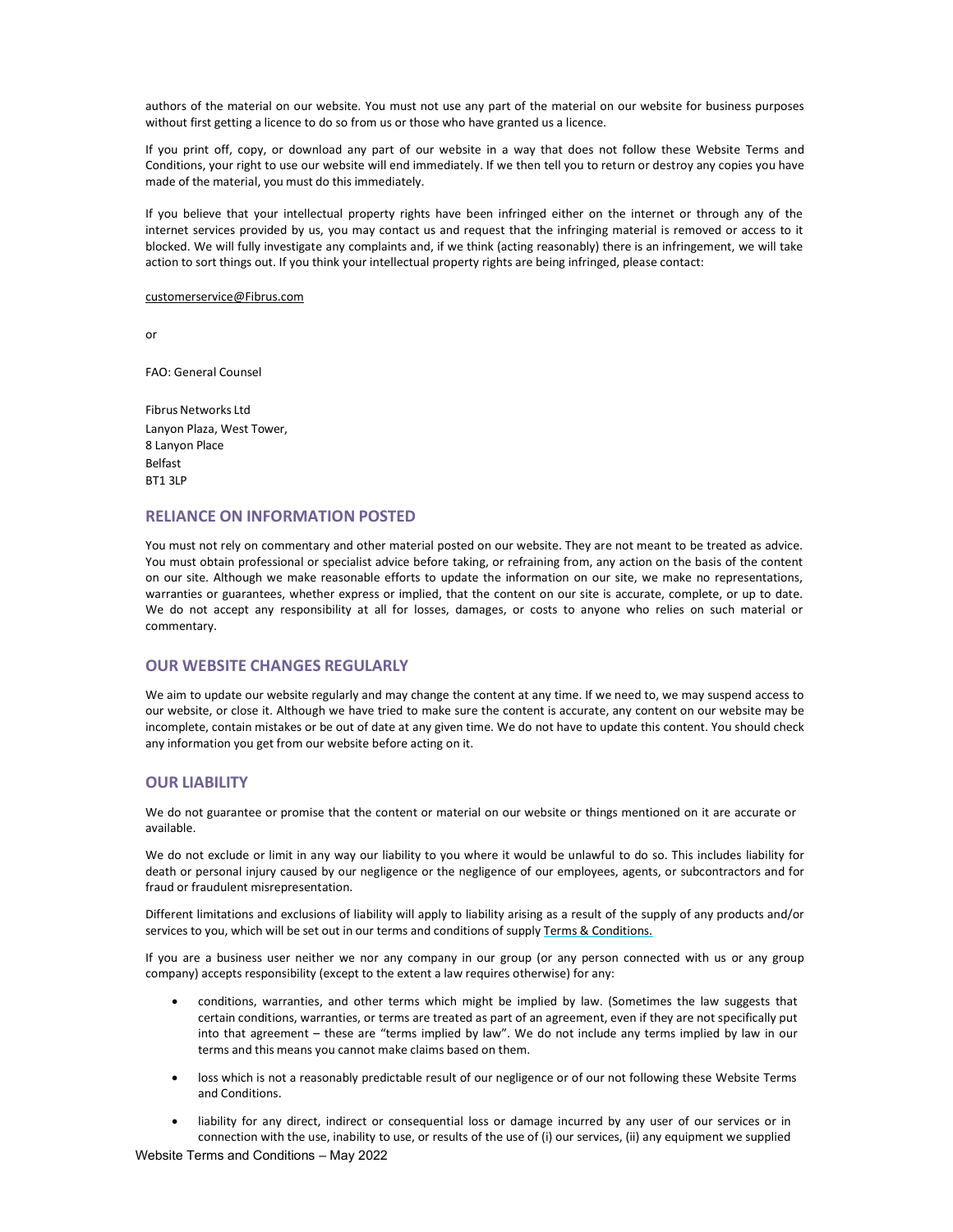to you under an agreement for provision of our services ("Equipment") (iii) any equipment you acquired from a third party or (iv) our website, any websites linked to it and any materials posted on it. This includes any liability for:

- loss of income or revenue
- loss of business or opportunity
- loss of profits or contracts
- loss of savings you were expecting to make
- loss or corruption of data, information, or software
- **•** loss of goodwill
- the cost of getting substitute goods or services
- wasted management or office time
- and for any other loss or damage of any kind, however it happens, even if it is predictable.

If you are a consumer user:

- Please note that we only provide our site for domestic and private use. You agree not to use our site for any commercial or business purposes, and we have no liability to you for any loss of profit, loss of business, business interruption, or loss of business opportunity.
- If defective digital content that we have supplied, damages a device or digital content belonging to you and this is caused by our failure to use reasonable care and skill, we will either repair the damage or pay you compensation. However, we will not be liable for damage that you could have avoided by following our advice or for damage that was caused by you failing to correctly follow our instructions.

# INFORMATION ABOUT YOU AND YOUR VISITS TO OUR WEBSITE

You cannot treat anything on our website as an offer by Fibrus to provide any goods or services to you. You'll only have a contract with us, under which we'll provide you with our services, when (i) you've placed an order for them, (ii) you've accepted our standard terms for providing them and (iii) we've confirmed our acceptance of that order in writing. Our standard terms of service will apply to any contracts under which we provide you with any goods or our services (Residential Customer Terms of Service and Business Customer Terms of Service).

# TRANSACTIONS CONCLUDED THROUGH OUR WEBSITE

If you enter into any kind of contract or arrangement with any advertiser on our website or by following a link from our website to another website, that contract or arrangement (and its terms and conditions) will be between you and the advertiser or the provider of the other website and we accept no responsibility in relation to it.

## UPLOADING MATERIAL TO OUR WEBSITE

If you use a feature that lets you upload material to or post material on our website, or make contact with other users of our website, you must promise us that the content or material complies with the "Content Standards" set out in our Acceptable Usage Policy. If you do not do this, and we incur losses, damages, or costs as a result, you must fully compensate us for these. This is called an "indemnity" and makes you 100% responsible for the full amount of any claim we have against you. If we think that any material you have uploaded to or posted on our website does not meet the Content Standards, we may remove it and block you from our website, without giving you any notice.

We will not treat any material you upload to our website as confidential and any material which you do upload shall be considered non-proprietary. This means you retain all of your ownership rights in your content, but you are required to grant us and other users of our site a limited licence to use, copy, send, amend, and show it to others for any purpose. We can also reveal your identity to any person who claims that any material posted or uploaded by you to our website infringes their intellectual property rights (as described in the section "Intellectual Property Rights" above) or their right to privacy.

We accept no responsibility or liability to any other person, for the content or accuracy of any material posted by you or any other user of our website.

You are solely responsible for securing and backing up your content. We do not back-up any content.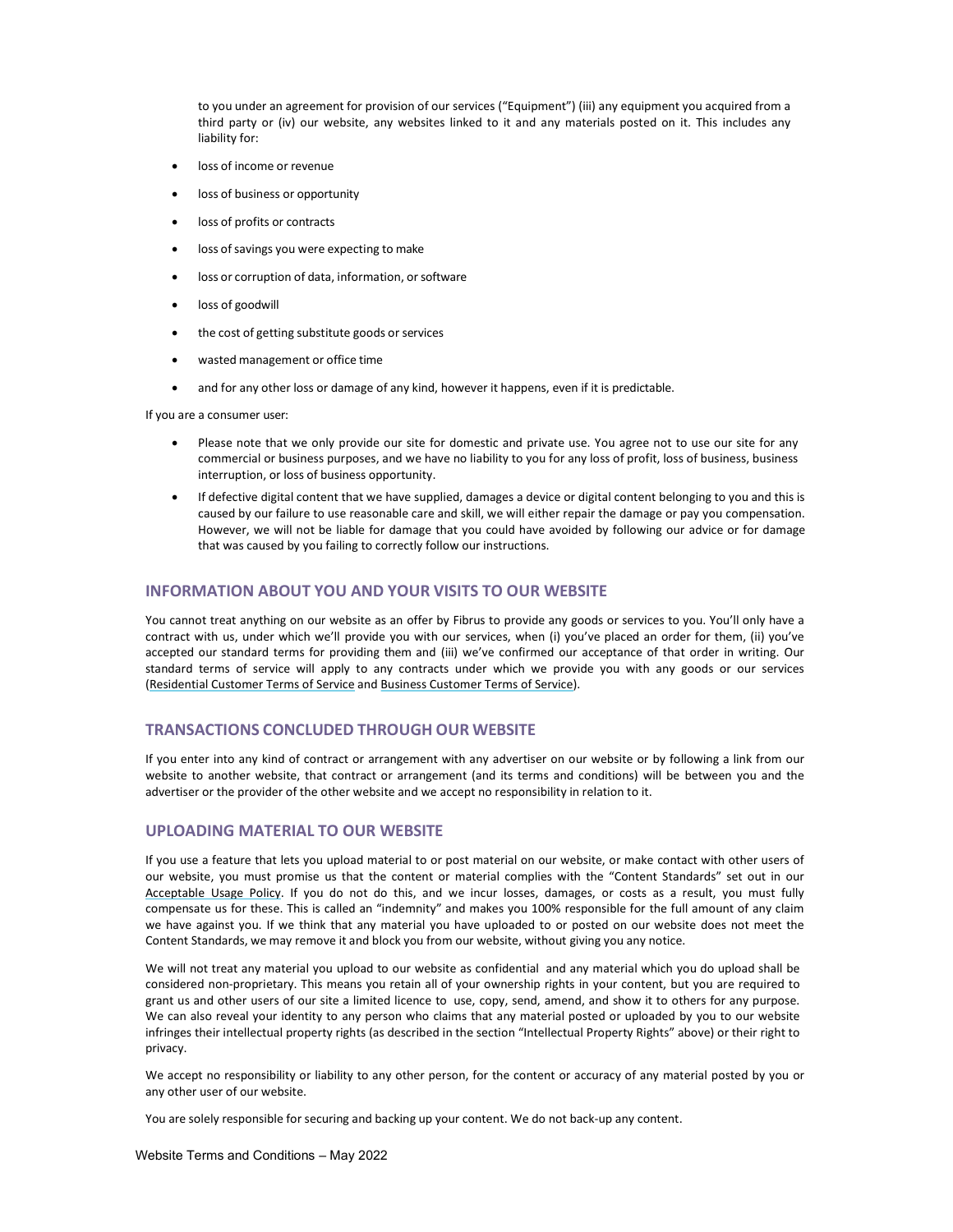# VIRUSES, HACKING AND OTHER OFFENCES

We do not guarantee that our site will be secure or free from bugs or viruses.

You are responsible for configuring your information technology, computer programmes and platform to access our site. You should use your own virus protection software.

You must not misuse our website by knowingly introducing viruses, trojans, worms, logic bombs or other material which is malicious or technologically harmful. You must not try to access (i) our website, in a way that we do not usually allow, (ii) the server on which our website is stored, or

(iii) any server, computer or database connected to our website. You must not attack our website with a denial-of-service attack or a distributed denial-of service attack.

If you break the above condition, you are committing a crime under the Computer Misuse Act 1990. If this happens, we will report it to the relevant law enforcement authorities and tell them your identity. You will also lose your right to use our website immediately.

We accept no responsibility for any loss or damage caused by a denial of service or distributed denial-of-service attack, viruses or other technologically harmful material that may infect your computer equipment, computer programs, data or other material belonging to you, from your (i) using our website or (ii) downloading of any material posted on it, or on any website linked to it.

# LINKING TO OUR WEBSITE

You may link to our home page if it is legal and appropriate in the circumstances and does not damage our reputation or take advantage of it. You must not create a link that makes it look like you are connected to us, or that we are giving you our approval or support if this is not actually the case.

You must not create a link from any website that is not owned by you.

Our website must not be framed on any other website and you must not create a link to any part of our website other than the home page. We can take away any linking permission, without notice. The website from which you are linking must fully meet the "Content Standards" set out in our Acceptable Usage Policy.

If you would like to use material on our website in any way other than that set out above, please send your request to customerservice@Fibrus.com.

#### LINKS FROM OUR WEBSITE

Where our website has links to other websites and/or goods or services provided by others, these links are for your information only. We have no control over the contents of those websites, those goods or services, or their availability. We do not accept any responsibility for them or for any loss or damage that may result from your using or inability to access them. Fibrus does not recommend or give its approval to (i) those goods or services or (ii) those websites, their contents or any goods, services, advertising, or other material these websites contain.

#### JURISDICTION AND APPLICABLE LAW

If you are a consumer, please note that these Website Terms and Conditions, their subject matter, and their formation, are governed by Northern Irish law. You and we both agree that if a dispute arises that we cannot settle between us, despite following our Complaints Code of Practice, the courts of Northern Ireland will have exclusive jurisdiction except that if you are a resident of England and Wales you may also bring proceedings in England and Wales, and if you are resident of Scotland, you may also bring proceedings in Scotland.

If you are a business these Website Terms and Conditions their subject matter and their formation are governed by Northern Irish law. If a dispute arises that we cannot settle between us, despite following our Complaints Code of Practice, it will be decided in the Northern Irish courts.

Our website is designed for use in the United Kingdom and you must not use our website or services in countries where the local law restricts or does not allow this.